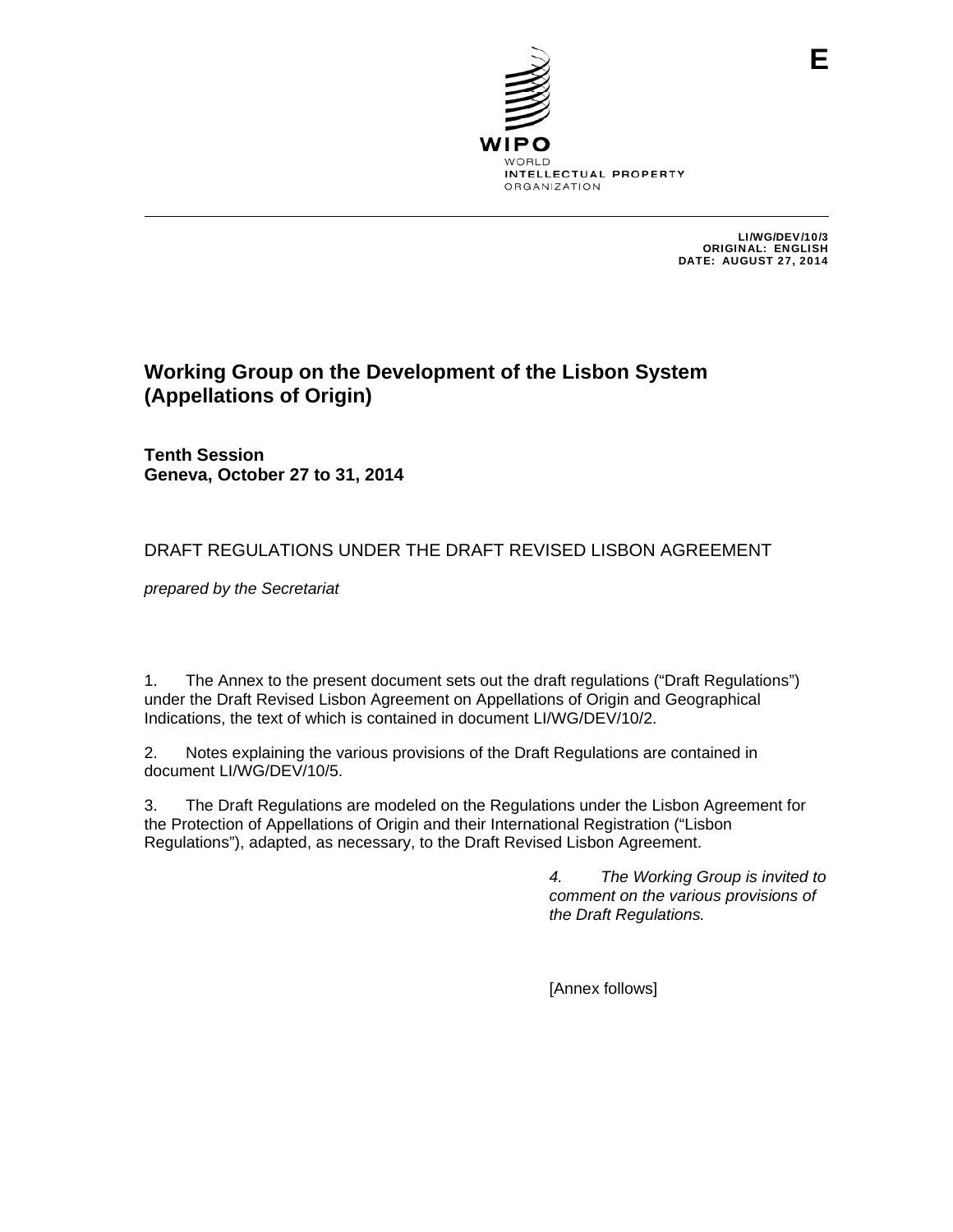### DRAFT REGULATIONS UNDER THE DRAFT [REVISED LISBON AGREEMENT ON APPELLATIONS OF ORIGIN AND GEOGRAPHICAL INDICATIONS]

### List of Rules

### *Chapter I: Introductory and General Provisions*

- Rule 1: Abbreviated Expressions
- Rule 2: Calculation of Time Limits
- Rule 3: Working Languages
- Rule 4: Competent Authority

### *Chapter II: Application and International Registration*

- Rule 5: Requirements Concerning the Application
- Rule 6: Irregular Applications
- Rule 7: Entry in the International Register
- Rule 8: Fees

### *Chapter III: Refusal and Other Actions in Respect of International Registration*

- Rule 9: Refusal
- Rule 10: Irregular Notification of Refusal
- Rule 11: Withdrawal of Refusal
- Rule 12: Notification of Grant of Protection
- Rule 13: Notification of Invalidation of the Effects of an International Registration in a Contracting Party
- Rule 14: Notification of Transitional Period Granted to Third Parties
- Rule 15: Modifications
- Rule 16: Renunciation of Protection
- Rule 17: Cancellation of an International Registration
- Rule 18: Corrections Made to the International Register

*Chapter IV: Miscellaneous Provisions* 

- Rule 19: Publication
- Rule 20: Extracts from the International Register and Other Information Provided by the International Bureau
- Rule 21: Signature<br>Rule 22: Date of Di
- Date of Dispatch of Various Communications
- Rule 23: Modes of Notification by the International Bureau
- Rule 24: Administrative Instructions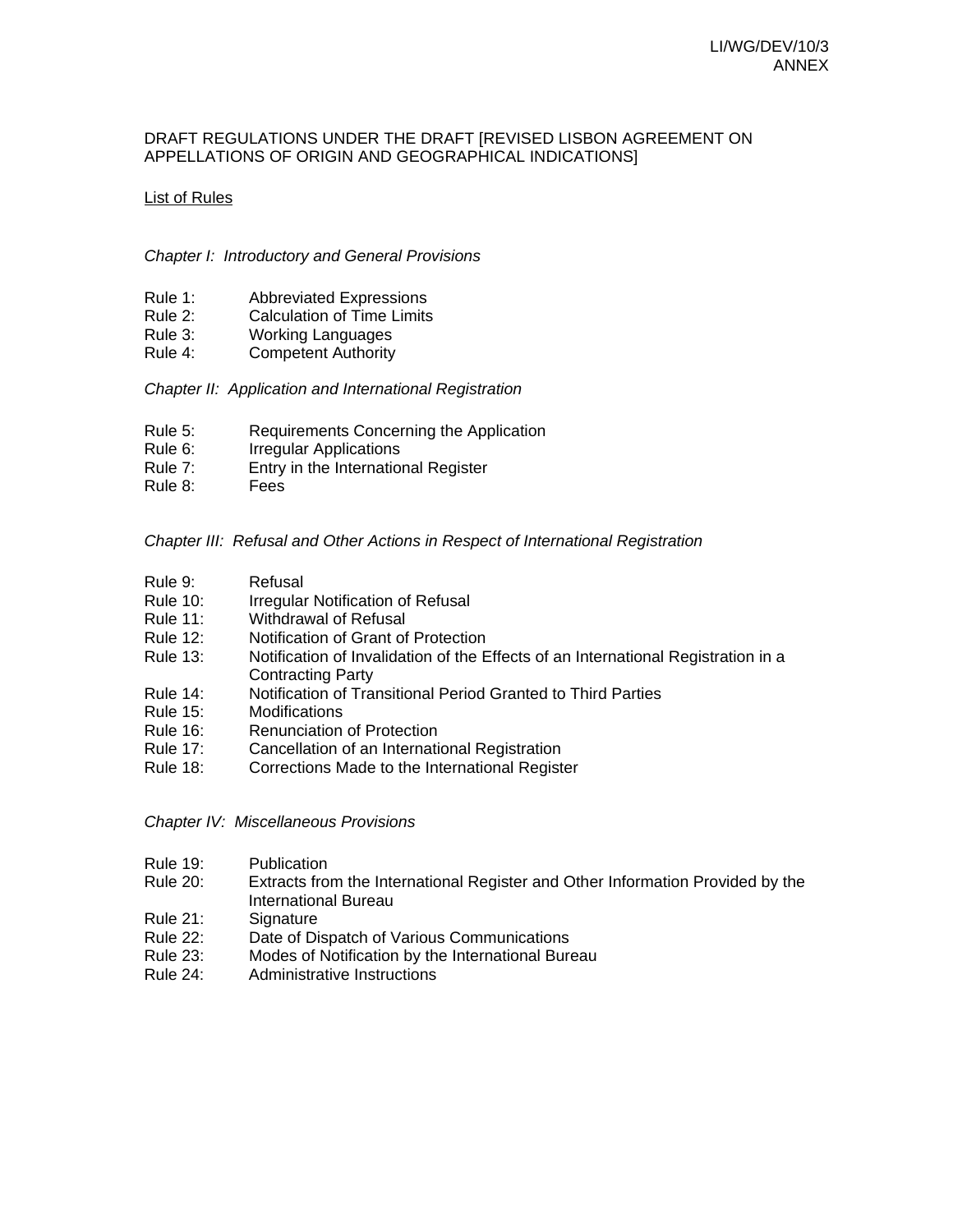### **Chapter I Introductory and General Provisions**

#### **Rule 1**

### Abbreviated Expressions

For the purposes of these Regulations, unless expressly stated otherwise:

(i) abbreviated expressions defined in Article 1 shall have the same meaning in these Regulations;

(ii) "Rule" refers to a rule of these Regulations;

(iii) "Administrative Instructions" means the Administrative Instructions referred to in Rule 24;

(iv) "Official Form" means a form drawn up by the International Bureau.

### **Rule 2**

#### Calculation of Time Limits

(1) *[Periods Expressed in Years]* A period expressed in years shall expire in the subsequent year on the same day and month as the day and month of the event from which the period starts to run, except that, where the event occurred on February 29, the period shall expire on February 28 of the subsequent year.

(2) *[Periods Expressed in Months]* A period expressed in months shall expire in the relevant subsequent month on the same day as the day of the event from which the period starts to run, except that, where the relevant subsequent month has no day with the same number, the period shall expire on the last day of that month.

(3) *[Expiry on a Day Which Is Not a Working Day for the International Bureau or a Competent Authority]* If the period of a time limit applying to the International Bureau or a Competent Authority expires on a day which is not a working day for the International Bureau or a Competent Authority, the period shall, notwithstanding paragraphs (1) and (2), expire for the International Bureau or the Competent Authority, as the case may be, on the first subsequent working day.

### **Rule 3**

#### Working Languages

(1) *[Application]* The application shall be in English, French or Spanish.

(2) *[Communications Subsequent to the International Application]* Any communication concerning an application or an international registration shall be in English, French or Spanish, at the choice of the Competent Authority concerned or, in the case of Article 5(3), at the choice of the beneficiaries or the legal entity referred to in Article 5(2)(ii). Any translation needed for the purposes of these procedures shall be made by the International Bureau.

(3) *[Entries in the International Register and Publication]* Entries in the International Register and publication of such entries by the International Bureau shall be in English, French and Spanish. The translations needed for those purposes shall be made by the International Bureau. However, the International Bureau shall not translate the appellation of origin or the geographical indication.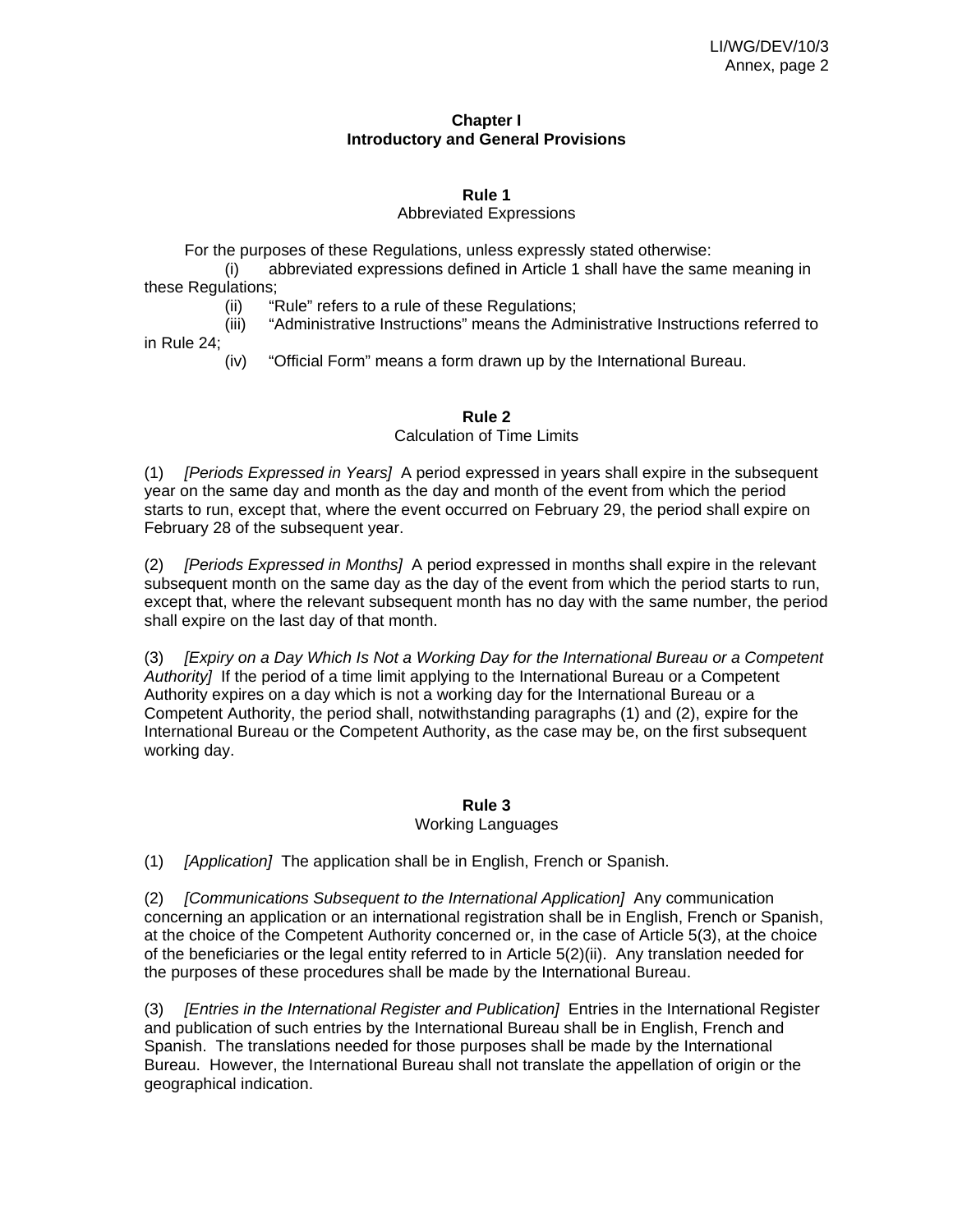(4) *[Transliteration of the Appellation of Origin or Geographical Indication]* Where the application contains a transliteration of the appellation of origin or the geographical indication in accordance with Rule 5(2)(b), the International Bureau shall not check whether the transliteration is correct.

### **Rule 4**  Competent Authority

(1) *[Notification to the International Bureau]* Upon accession, each Contracting Party shall notify the International Bureau of the name and contact details of its Competent Authority, i.e. the authority it has designated to present applications and other notifications to, and receive notifications from, the International Bureau. In addition, such Competent Authority shall make available information on the applicable procedures in the Contracting Party for the enforcement of rights in appellations of origin and geographical indications.

(2) *[One Authority or Different Authorities]* The notification referred to in paragraph (1) shall, preferably, indicate a single Competent Authority. When a Contracting Party notifies different Competent Authorities, this notification shall clearly indicate their respective competence in respect of the presentation of applications to, and the receipt of notifications from, the International Bureau.

(3) *[Modifications]* Contracting Parties shall notify the International Bureau of any change in the particulars referred to in paragraph (1). However, the International Bureau may *ex officio* take cognizance of a change in the absence of a notification where it has clear indications that such a change has taken place.

### **Chapter II Application and International Registration**

# **Rule 5**

# Requirements Concerning the Application

(1) *[Filing]* The application shall be filed with the International Bureau on the Official Form provided to that end and shall be signed by the Competent Authority presenting it or, in the case of Article 5(3), the beneficiaries or the legal entity referred to in Article 5(2)(ii).

(2) *[Application – Mandatory Contents]* (a) The application shall indicate:

(i) the Contracting Party of Origin;

 $\frac{1}{1}$ 

(ii) the Competent Authority presenting the application or, in the case of

Article 5(3) [or Article 5(4)(b)], details identifying the beneficiaries or the legal entity referred to in Article  $5(2)(ii)$ ;

(iii) the beneficiaries, designated collectively or, where collective designation is not possible, by name;

(iv) the appellation of origin or the geographical indication for which registration is sought, in the official language of the Contracting Party of Origin or, where the Contracting Party of Origin has more than one official language, in the official language or languages in which the appellation of origin or the geographical indication is contained in the registration, act or decision, by virtue of which protection is granted in the Contracting Party of Origin<sup>1</sup>;

The application of Rule 5(2)(a)(iv) and Rule 5(2)(b) is subject to the provisions of Rule 3(3) and (4).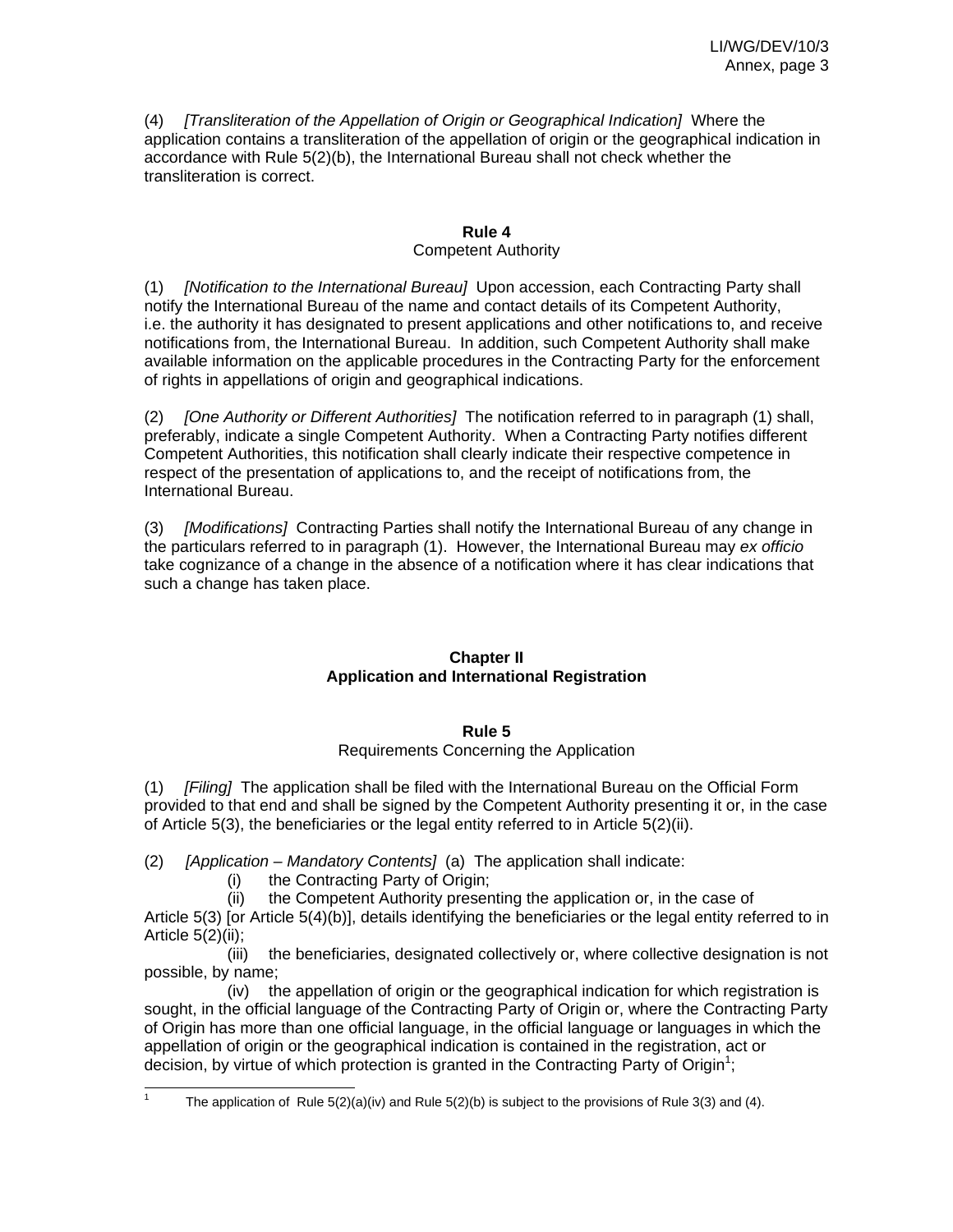(v) the good or goods to which the appellation of origin, or the geographical indication, applies, as precisely as possible;

(vi) the geographical area of origin or the geographical area of production of the good or goods;

(vii) the identifying details, including the date of the registration, the legislative or administrative act, or the judicial or administrative decision, by virtue of which protection is granted to the appellation of origin, or to the geographical indication, in the Contracting Party of Origin.

(b) If they are not in Latin characters, the application shall include a transliteration of the names of the beneficiaries or the legal entity referred to in Article 5(2)(ii), of the geographical area of origin, and of the appellation of origin or the geographical indication for which registration is sought. The transliteration shall use the phonetics of the language of the application<sup>1</sup>.

(c) The application shall be accompanied by the registration fee and any other fees, as specified in Rule 8.

(3) *[Application – Particulars Concerning the Quality, Reputation or Characteristic(s)]* The application [shall] [may] further indicate particulars concerning, in the case of an appellation of origin, the quality or characteristics of the good and its connection with the geographical environment of the geographical area of production, and, in the case of a geographical indication, the quality, reputation or other characteristic of the good and its connection with the geographical area of origin. This information shall be provided in a working language, but shall not be translated by the International Bureau.

[(4) *[Application – Signature and/or Intention to Use]* (a) To the extent that a Contracting Party requires that for protection of a registered appellation of origin or geographical indication under its trademark law, the application be signed by the owner or the one entitled to use the appellation of origin or geographical indication and/or be accompanied by a declaration of intention to use the registered appellation of origin or geographical indication in its territory, it shall notify that requirement to the Director General.

 (b) An application that is not signed by the owner or the one entitled to use the appellation of origin or geographical indication or that is not accompanied by a declaration of intention to use shall have the effect that protection is renounced in respect of the Contracting Party requiring such signature and/or such declaration.]

(5) *[Application – Optional Contents]* The application may indicate or contain:

(i) the addresses of the beneficiaries;

[(ii) a statement to the effect that protection is not claimed for certain elements of the appellation of origin or the geographical indication;]

(iii) a declaration that protection is renounced in one or more Contracting Parties;

(iv) a copy in the original language of the registration, the legislative or

administrative act, or the judicial or administrative decision, by virtue of which protection is granted to the appellation of origin or the geographical indication in the Contracting Party of Origin.

#### **Rule 6**

#### Irregular Applications

(1) *[Examination of the Application and Correction of Irregularities]* (a) Subject to paragraph (2), if the International Bureau finds that an application does not satisfy the conditions set out in Rule 3(1) or Rule 5, it shall defer registration and invite the Competent Authority or, in the case of Article 5(3), the beneficiaries or the legal entity referred to in Article 5(2)(ii), to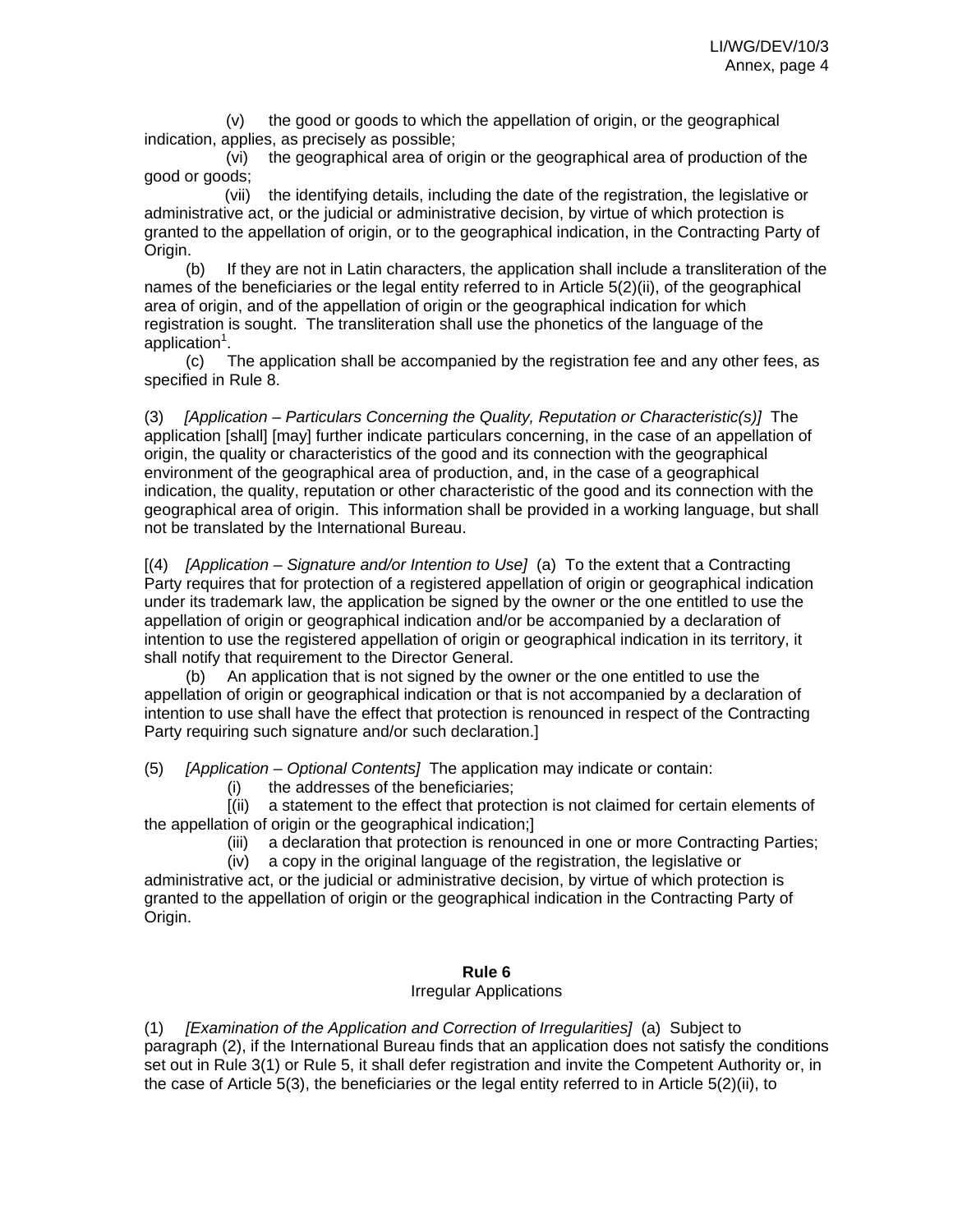remedy the irregularity found within a period of three months from the date on which the invitation was sent.

(b) If the irregularity found is not corrected within two months of the date of the invitation referred to in subparagraph (a), the International Bureau shall send a reminder of its invitation. The sending of such a reminder shall have no effect on the three-month period referred to in subparagraph (a).

(c) If the correction of the irregularity is not received by the International Bureau within the three-month period referred to in subparagraph (a), the application shall be rejected by the International Bureau, which shall inform the Competent Authority or, in the case of Article 5(3), the beneficiaries or the legal entity referred to in Article 5(2)(ii) as well as the Competent Authority, accordingly.

(d) Where, in accordance with subparagraph (c), the application is rejected, the International Bureau shall refund the fees paid in respect of the application, after deduction of an amount corresponding to half the registration fee referred to in Rule 8.

(2) *[Application Not Considered as Such]* If the application is not filed by the Competent Authority of the Contracting Party of Origin or, in the case of Article 5(3), the beneficiaries or the legal entity referred to in Article 5(2)(ii), it shall not be considered as such by the International Bureau and shall be returned to the sender.

### **Rule 7**

#### Entry in the International Register

(1) *[Registration]* (a) Where the International Bureau finds that the application satisfies the conditions set out in Rules 3(1) and 5, it shall enter the appellation of origin or the geographical indication in the International Register.

 (b) Where the application is also governed by the Lisbon Agreement or the 1967 Act, the International Bureau shall enter the appellation of origin in the International Register if it finds that the application satisfies the conditions set out in Rules 3(1) and 5 of the Regulations that apply in respect of the Lisbon Agreement or the 1967 Act.

 (c) The International Bureau shall indicate per Contracting Party whether the international registration is governed by this Act or by the Lisbon Agreement or the 1967 Act.

(2) *[Contents of the Registration]* The international registration shall contain or indicate:

- (i) all the particulars given in the application;
- (ii) the language in which the International Bureau received the application;
- (iii) the number of the international registration;
- (iv) the date of the international registration.

(3) *[Certificate and Notification]* The International Bureau shall:

 (i) send a certificate of international registration to the Competent Authority of the Contracting Party of Origin or, in the case of Article 5(3), to the beneficiaries or the legal entity referred to in Article 5(2)(ii) that requested the registration; and

 (ii) notify the international registration to the Competent Authority of each Contracting Party.

(4) *[Implementation of Article 31(1)]* (a) In case of the ratification of, or accession to, this Act by a State that is party to the Lisbon Agreement or the 1967 Act, Rule 5(2) to (5) shall apply *mutatis mutandis* with regard to international registrations of appellations of origin effective under the Lisbon Agreement or the 1967 Act in respect of that State. The International Bureau shall verify with the Competent Authority concerned any modifications to be made, in view of the requirements of Rules 3(1) and 5, for the purpose of their registration under this Act and notify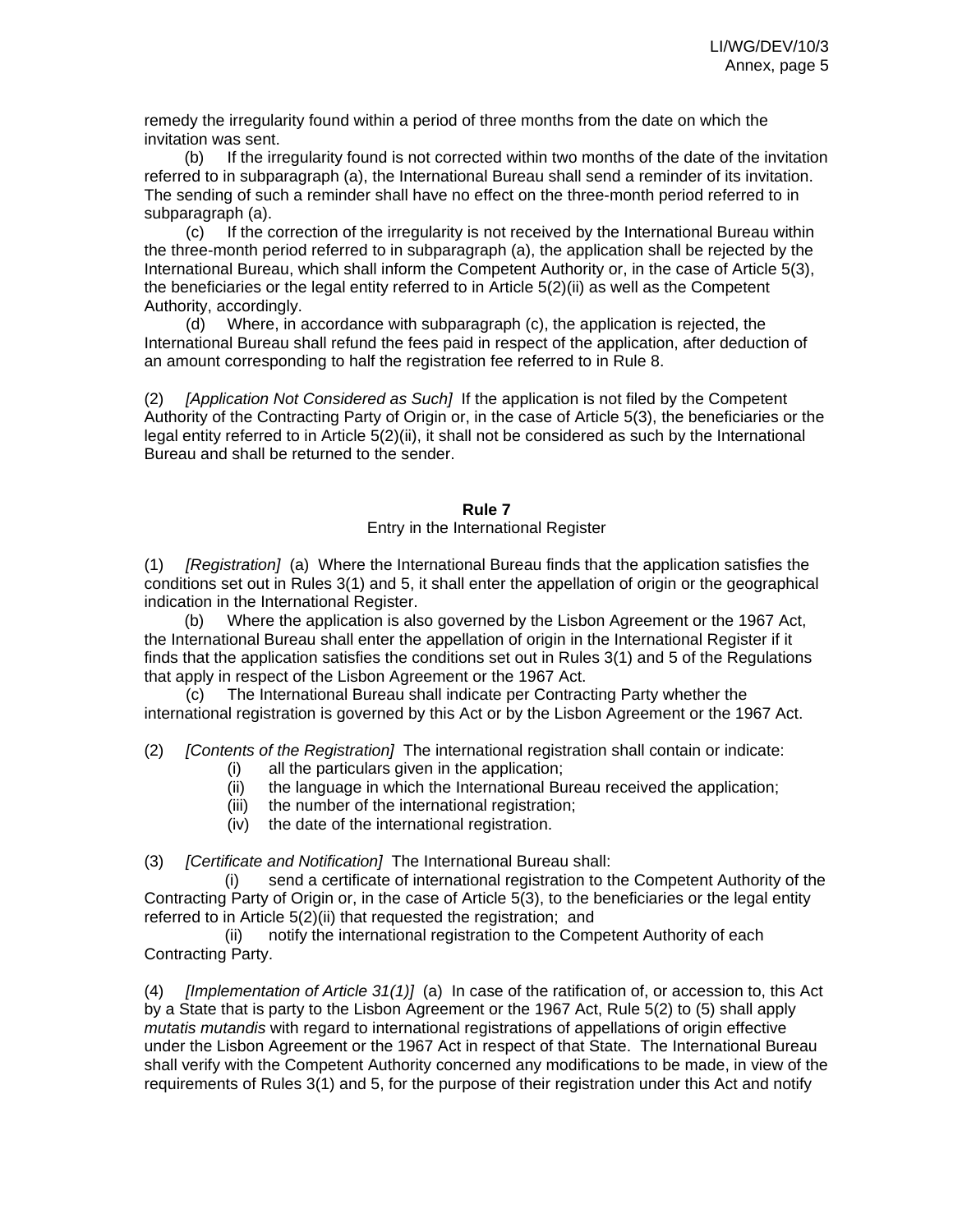international registrations thus effected to all other Contracting Parties. Modifications shall be subject to payment of the fee specified in Rule 8(1)(ii).

 (b) Any Contracting Party that is also party to the Lisbon Agreement or the 1967 Act shall, upon receipt of a notification under subparagraph (a), protect the appellation of origin concerned thenceforth under this Act, subject to any declaration of refusal or notification of invalidation that the Contracting Party had issued in respect of the appellation of origin under the Lisbon Agreement or the 1967 Act, which shall remain effective under this Act, unless the Contracting Party indicates otherwise. Any period granted under Article 5(6) of the Lisbon Agreement or the 1967 Act and still effective at the time the notification under subparagraph (a) is received shall, for its remainder, be subject to the provisions of Article 17.

# **Rule 8**

#### Fees

(1) *[Amount of Fees]* The International Bureau shall collect the following fees, payable in Swiss francs:

| (i)                                                   | fee for international registration                                | [500] |
|-------------------------------------------------------|-------------------------------------------------------------------|-------|
| (ii)                                                  | fee for each modification of an international registration        | [200] |
| (iii)                                                 | fee for providing an extract from the International Register      | [90]  |
| (iv)                                                  | fee for providing an attestation or any other written information |       |
| concerning the contents of the International Register |                                                                   | [80]  |
| [(v)                                                  | individual fees as referred to in paragraph (2)]                  |       |

[(2) *[Establishment of the Amount of Individual Fees]* (a) Where a Contracting Party makes a declaration as referred to in Article 7(5) that it wants to receive an individual fee, as referred to in that provision, the amount of such fee shall be indicated in the currency used by the Competent Authority.

 (b) Where the fee is indicated in the declaration referred to in subparagraph (a) in a currency other than Swiss currency, the Director General shall, after consultation with the Competent Authority of the Contracting Party, establish the amount of the fee in Swiss currency on the basis of the official exchange rate of the United Nations.

 (c) Where, for more than three consecutive months, the official exchange rate of the United Nations between the Swiss currency and the currency in which the amount of an individual fee has been indicated by a Contracting Party is higher or lower by at least 5% than the last exchange rate applied to establish the amount of the fee in Swiss currency, the Competent Authority of that Contracting Party may ask the Director General to establish a new amount of the fee in Swiss currency according to the official exchange rate of the United Nations prevailing on the day preceding the day on which the request is made. The Director General shall proceed accordingly. The new amount shall be applicable as from a date which shall be fixed by the Director General, provided that such date is between one and two months after the date of the publication of the said amount on the website of the Organization.

 (d) Where, for more than three consecutive months, the official exchange rate of the United Nations between the Swiss currency and the currency in which the amount of an individual fee has been indicated by a Contracting Party is lower by at least 10% than the last exchange rate applied to establish the amount of the fee in Swiss currency, the Director General shall establish a new amount of the fee in Swiss currency according to the current official exchange rate of the United Nations. The new amount shall be applicable as from a date which shall be fixed by the Director General, provided that such date is between one and two months after the date of the publication of the said amount on the web site of the Organization.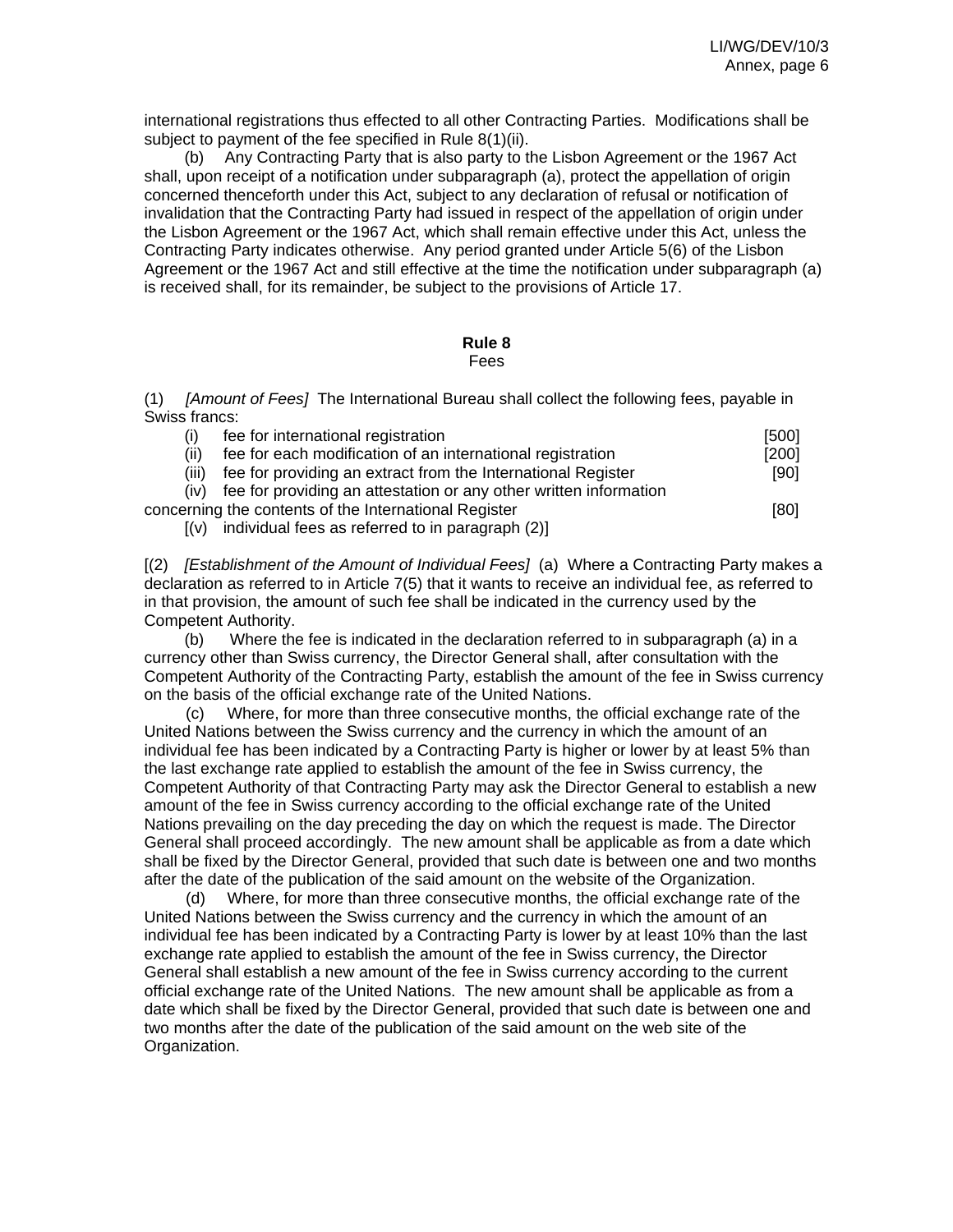(3) *[Crediting of Individual Fees to the Accounts of the Contracting Parties Concerned]* Any individual fee paid to the International Bureau in respect of a Contracting Party shall be credited to the account of that Contracting Party with the International Bureau within the month following the month in the course of which the recording of the international registration for which that fee has been paid was effected.]

(4) *[Obligation to Use Swiss Currency]* All payments made under these Regulations to the International Bureau shall be in Swiss currency irrespective of the fact that, where the fees are paid through the Competent Authority, such Competent Authority may have collected those fees in another currency.

(5) *[Payment]* (a) Subject to subparagraph (b), the fees shall be paid directly to the International Bureau.

(b) The fees payable in connection with an application may be paid through the Competent Authority if the Competent Authority accepts to collect and forward such fees and the beneficiaries so wish. Any Competent Authority which accepts to collect and forward such fees shall notify that fact to the Director General.

(6) *[Modes of Payment]* Fees shall be paid to the International Bureau in accordance with the Administrative Instructions.

(7) *[Indications Accompanying the Payment]* At the time of the payment of any fee to the International Bureau, an indication must be given of the appellation of origin or the geographical indication concerned and the purpose of the payment.

(8) *[Date of Payment]* (a) Subject to subparagraph (b), any fee shall be considered to have been paid to the International Bureau on the day on which the International Bureau receives the required amount.

(b) Where the required amount is available in an account opened with the International Bureau and that Bureau has received instructions from the holder of the account to debit it, the fee shall be considered to have been paid to the International Bureau on the day on which the International Bureau receives an application or a request for the recording of a modification.

(9) *[Change in the Amount of the Fees]* Where the amount of any fee is changed, the amount valid on the date on which the fee was received by the International Bureau shall be applicable.

# **Chapter III Refusal and Other Actions in Respect of International Registration**

# **Rule 9**

#### Refusal

(1) *[Notification to the International Bureau]* (a) A refusal shall be notified to the International Bureau by the Competent Authority of the concerned Contracting Party and shall be signed by that Competent Authority.

 (b) The refusal shall be notified within a period of one year from the receipt of the notification of international registration under Article 6(4). In the case of Article 29(4), this time limit may be extended by another year.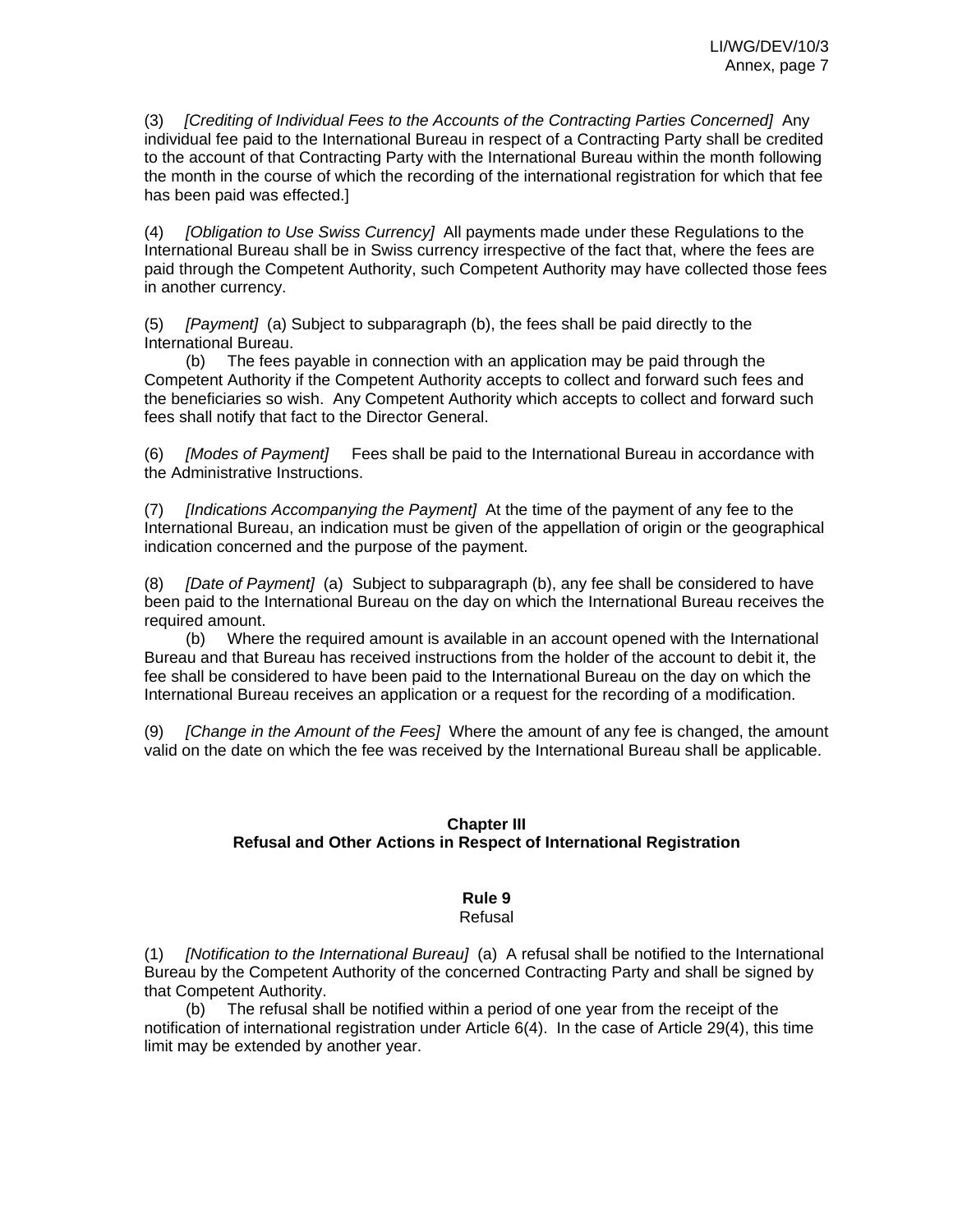(2) *[Contents of the Notification of Refusal]* A notification of refusal shall indicate or contain: (i) the Competent Authority notifying the refusal;

(ii) the number of the relevant international registration, preferably accompanied by further information enabling the identity of the international registration to be confirmed, such as the denomination constituting the appellation of origin or the indication constituting the geographical indication;

(iii) the grounds on which the refusal is based;

(iv) where the refusal is based on the existence of a prior right, as referred to in Article 13, the essential particulars of that prior right and, in particular, if it is constituted by a national, regional or international trademark application or registration, the date and number of such application or registration, the priority date (where appropriate), the name and address of the holder, a reproduction of the trademark, together with the list of relevant goods and services given in the trademark application or registration, it being understood that the list may be submitted in the language of the said application or registration;

 $[(v)$  in case of a partial refusal based on coexistence with a prior right, item  $(iv)$ shall apply *mutatis mutandis* in respect of such coexistence<sup>2</sup>;]

(vi) where the refusal concerns only certain elements of the appellation of origin, or the geographical indication, an indication of the elements that it concerns;

(vii) the judicial or administrative remedies available to contest the refusal, together with the applicable time limits.

(3) *[Entry in the International Register and Notifications by the International Bureau]* Subject to Rule 10(1), the International Bureau shall enter in the International Register any refusal, together with the date on which the notification of refusal was sent to the International Bureau, and shall communicate a copy of the notification of refusal to the Competent Authority of the Contracting Party of Origin or, in the case of Article 5(3), the beneficiaries or the legal entity referred to in Article 5(2)(ii) as well as the Competent Authority of the Contracting Party of Origin.

### **Rule 10**

#### Irregular Notification of Refusal

(1) *[Declaration of Refusal Not Considered as Such]* (a) A notification of refusal shall not be considered as such by the International Bureau:

(i) if it does not indicate the number of the international registration concerned, unless other information given in the declaration enables the registration to be identified without ambiguity;

(ii) if it does not indicate any ground for refusal;

l

(iii) if it is sent to the International Bureau after the expiry of the relevant time limit referred to in Rule 9(1);

(iv) if it is not notified to the International Bureau by the Competent Authority.

(b) Where subparagraph (a) applies, the International Bureau shall inform the Competent Authority that submitted the notification of refusal that the refusal is not considered as such by the International Bureau and has not been entered in the International Register, shall state the reasons therefore and shall, unless it is unable to identify the international registration concerned, communicate a copy of the notification of refusal to the Competent Authority of the Contracting Party of Origin or, in the case of Article 5(3), the beneficiaries or the

<sup>[</sup> 2 In the case of a partial refusal based on such coexistence with an appellation of origin, or a geographical indication, previously recorded in the International Register, the International Bureau shall supplement the International Register by entering cross-references between the two international registrations. Paragraph (3) shall apply *mutatis mutandis* with regard to the modification of the previously recorded international registration.]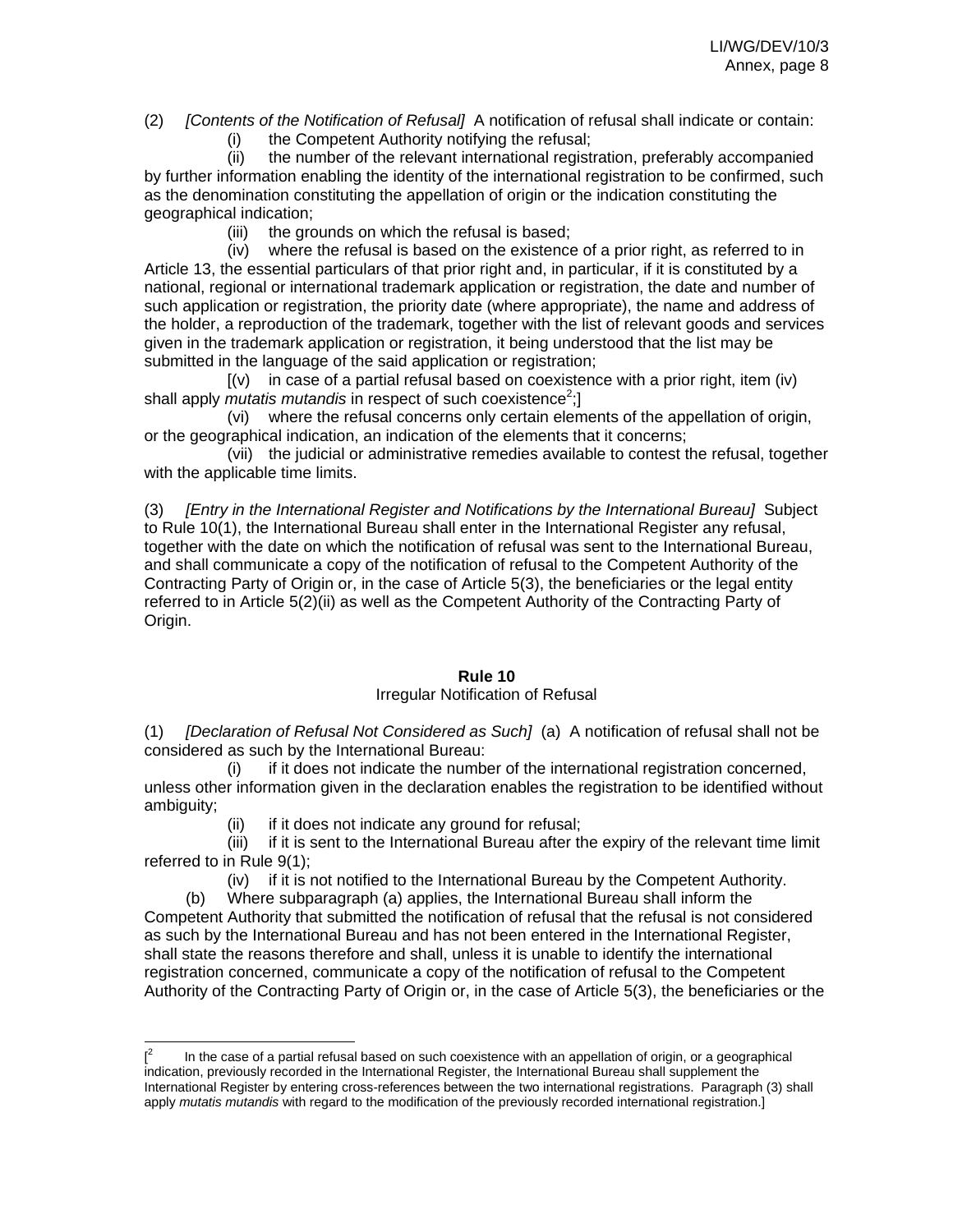legal entity referred to in Article 5(2)(ii) as well as the Competent Authority of the Contracting Party of Origin.

(2) *[Irregular Declaration]* If the notification of refusal contains an irregularity other than those referred to in paragraph (1), the International Bureau shall nevertheless enter the refusal in the International Register and shall communicate a copy of the notification of refusal to the Competent Authority of the Contracting Party of Origin or, in the case of Article 5(3), the beneficiaries or the legal entity referred to in Article 5(2)(ii) as well as the Competent Authority of the Contracting party of Origin. At the request of that Competent Authority or, in the case of Article 5(3), the beneficiaries or the legal entity referred to in Article 5(2)(ii), the International Bureau shall invite the Competent Authority that submitted the notification of refusal to regularize the notification without delay.

# **Rule 11**

### Withdrawal of Refusal

(1) *[Notification to the International Bureau]* A refusal may be withdrawn, in part or in whole, at any time by the Competent Authority that notified it. The withdrawal of a refusal shall be notified to the International Bureau by the relevant Competent Authority and shall be signed by such authority.

(2) *[Contents of the Notification]* The notification of withdrawal of a refusal shall indicate: (i) the number of the international registration concerned, preferably

accompanied by other information enabling the identity of the international registration to be confirmed, such as the denomination constituting the appellation of origin or the indication constituting the geographical indication;

 (ii) the reason for the withdrawal and, in case of a partial withdrawal, the particulars referred to in Rule 9(2) [(v) or] (vi);

(iii) the date on which the refusal was withdrawn.

(3) *[Entry in the International Register and Notifications by the International Bureau]* The International Bureau shall enter in the International Register any withdrawal referred to in paragraph (1) and shall communicate a copy of the notification of withdrawal to the Competent Authority of the Contracting Party of Origin or, in the case of Article 5(3), the beneficiaries or the legal entity referred to in Article 5(2)(ii) as well as the Competent Authority of the Contracting Party of Origin.

### **Rule 12**

### Notification of Grant of Protection

(1) *[Optional Statement of Grant of Protection]* (a) A Competent Authority of a Contracting Party which does not refuse the effects of an international registration may, within the time limit referred to in Rule 9(1), send to the International Bureau a statement confirming that protection is granted to the appellation of origin, or the geographical indication, that is the subject of an international registration.

- (b) The statement shall indicate:
	- (i) the Competent Authority of the Contracting Party making the statement;

(ii) the number of the international registration concerned, preferably accompanied by other information enabling the identity of the international registration to be confirmed, such as the denomination constituting the appellation of origin, or the indication constituting the geographical indication; and

(iii) the date of the statement.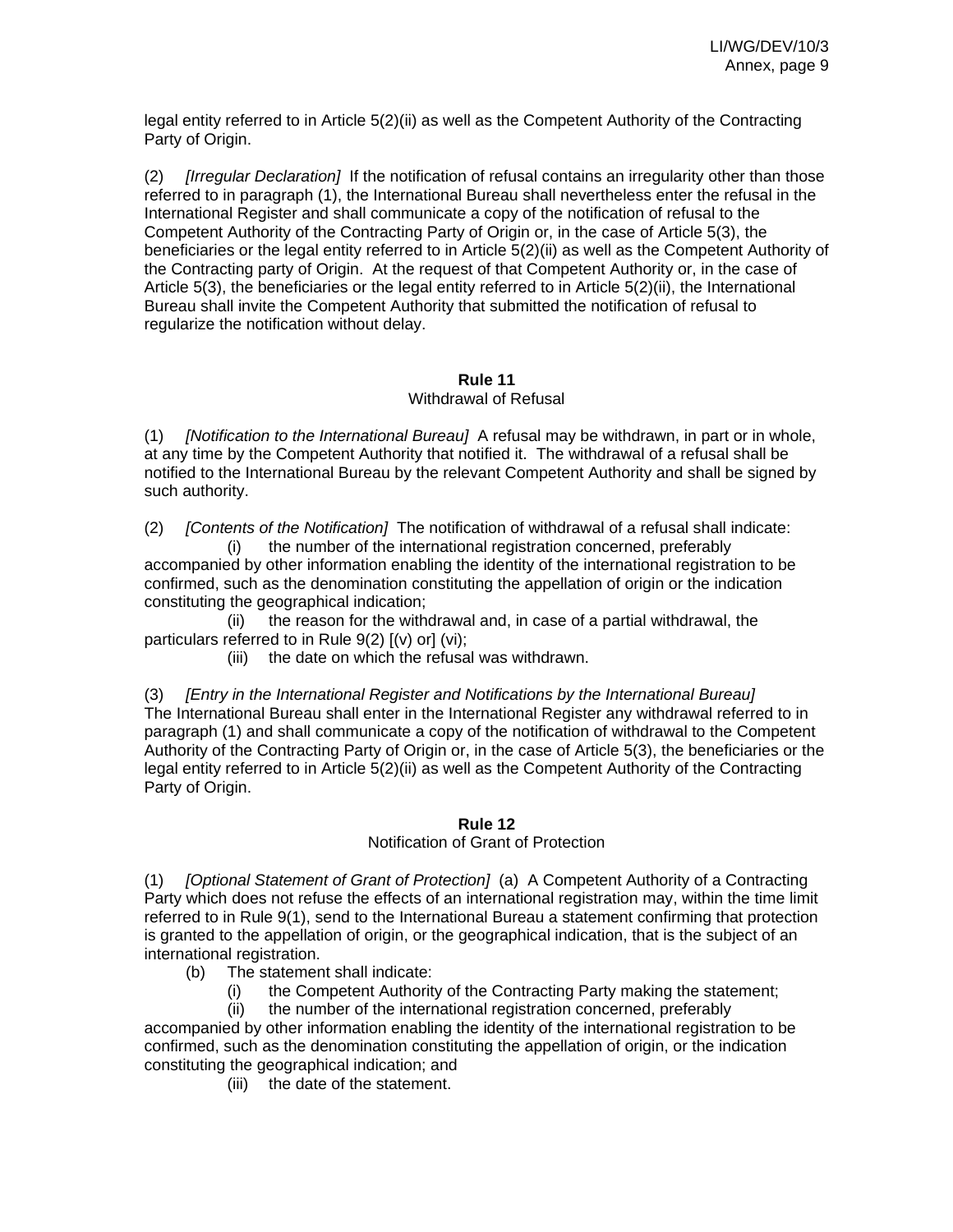### (2) *[Optional Statement of Grant of Protection Following a Refusal]*

(a) Where a Competent Authority that has previously submitted a notification of refusal wishes to withdraw that refusal, it may, instead of notifying the withdrawal of refusal in accordance with Rule 11(1), send to the International Bureau a statement to the effect that protection is granted to the relevant appellation of origin or geographical indication.

- (b) The statement shall indicate:
	- (i) the Competent Authority of the Contracting Party making the statement;

(ii) the number of the international registration concerned, preferably accompanied by other information enabling the identity of the international registration to be confirmed, such as the denomination constituting the appellation of origin, or the indication constituting the geographical indication;

 (iii) the reason for the withdrawal and, in case of a grant of protection that amounts to a partial withdrawal of refusal, the particulars referred to in Rule 9(2) [(v) or] (vi); and

(iv) the date on which protection was granted.

(3) *[Entry in the International Register and Notifications by the International Bureau]* The International Bureau shall enter in the International Register any statement referred to in paragraphs (1) or (2) and communicate a copy of such statement to the Competent Authority of the Contracting Party of Origin or, in the case of Article 5(3), the beneficiaries or the legal entity referred to in Article 5(2)(ii) as well as the Competent Authority of the Contracting Party of Origin.

# **Rule 13**

Notification of Invalidation of the Effects of an International Registration in a Contracting Party

(1) *[Notification of Invalidation to the International Bureau]* Where the effects of an international registration are invalidated in a Contracting Party, in whole or in part, and the invalidation is no longer subject to appeal, the Competent Authority of the concerned Contracting Party shall transmit to the International Bureau a notification of invalidation. The notification shall indicate or contain:

(i) the number of the international registration concerned, preferably accompanied by other information enabling the identity of the international registration to be confirmed, such as the denomination constituting the appellation of origin, or the indication constituting the geographical indication;

- (ii) the authority that pronounced the invalidation;
- (iii) the date on which the invalidation was pronounced;

 (iv) where the invalidation is partial, the particulars referred to in Rule 9(2) [(v) or] (vi);

(v) the grounds on the basis of which the invalidation was pronounced;

(vi) a copy of the decision that invalidated the effects of the international registration.

(2) *[Entry in the International Register and Notifications by the International Bureau]* The International Bureau shall enter the invalidation in the International Register together with the particulars referred to in items (i) to (v) of paragraph (1) and shall communicate a copy of the notification to the Competent Authority of the Contracting Party of Origin or, in the case of Article 5(3), the beneficiaries or the legal entity referred to in Article 5(2)(ii) as well as the Competent Authority of the Contracting Party of Origin.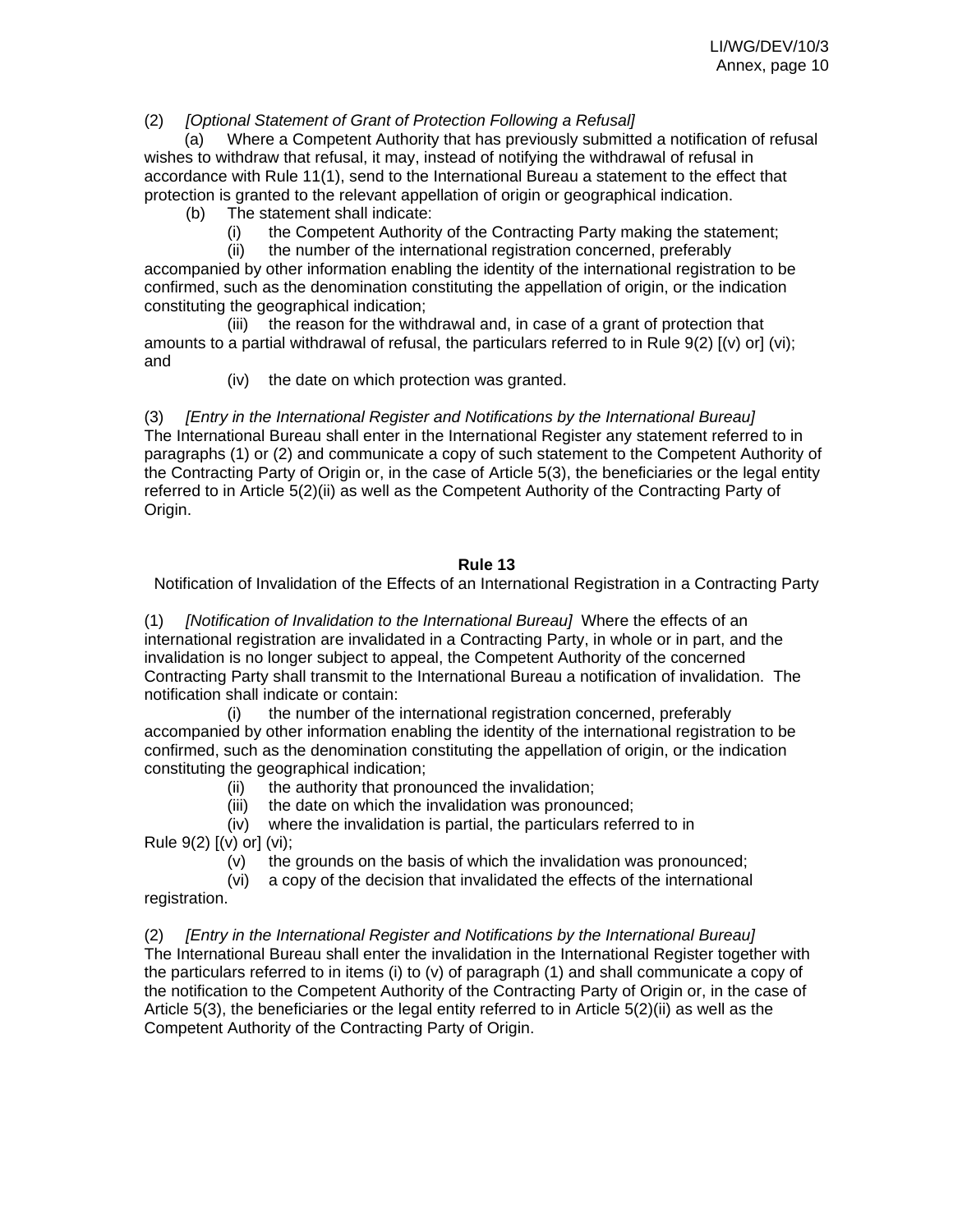### Notification of Transitional Period Granted to Third Parties

(1) *[Notification to the International Bureau]* Where a third party has been granted a defined period of time in which to terminate the use of a registered appellation of origin, or a registered geographical indication, in a Contracting Party, in accordance with Article 17(1) or Article 17(2), the Competent Authority of that Contracting Party shall notify the International Bureau accordingly. The notification shall indicate:

(i) the number of the international registration concerned, preferably accompanied by other information enabling the identity of the international registration to be confirmed, such as the denomination constituting the appellation of origin, or the indication constituting the geographical indication;

(ii) the identity of the third party concerned;

(iii) the period granted to the third party, preferably accompanied by information about the scope of the use during the transitional period;

(iv) the date from which the defined period begins, it being understood that the date may not be later than one year and three months from the receipt of the notification of international registration under Article 6(4) or, in the case of Article 29(4), no later than two years and three months from such receipt.

(2) *[Desirable Duration]* The duration of the period granted to a third party shall not be longer than 15 years, it being understood that the period may depend on the specific situation of each case and that a period longer than ten years would be exceptional.

(3) *[Entry in the International Register and Notifications by the International Bureau]* Subject to the notification referred to in paragraph (1) being sent by the Competent Authority to the International Bureau before the date referred to in paragraph (1)(iv), the International Bureau shall enter such notification in the International Register together with the particulars shown therein and shall communicate a copy of the notification to the Competent Authority of the Contracting Party of Origin or, in the case of Article 5(3), the beneficiaries or the legal entity referred to in Article 5(2)(ii) as well as the Competent Authority of the Contracting Party of Origin.

### **Rule 15**

#### **Modifications**

(1) *[Permissible Modifications]* The following modifications may be recorded in the International Register:

(i) the addition or deletion of a beneficiary or some beneficiaries;

(ii) a modification of the names or addresses of the beneficiaries;

(iii) a modification of the limits of the geographical area of origin of the good or goods to which the appellation of origin, or the geographical indication, applies;

(iv) a modification relating to the legislative or administrative act, the judicial or administrative decision, or the registration referred to in Rule 5(2)(a)(vii);

(v) a modification relating to the Contracting Party of Origin that does not affect the geographical area of origin of the good or goods to which the appellation of origin, or the geographical indication, applies;

(vi) a modification under Rule 16.

(2) *[Procedure]* A request for entry of a modification referred to in paragraph (1) shall be presented to the International Bureau by the Competent Authority of the Contracting Party of Origin or, in the case of Article 5(3), the beneficiaries or the legal entity referred to in Article 5(2)(ii), and shall be accompanied by the fee specified in Rule 8.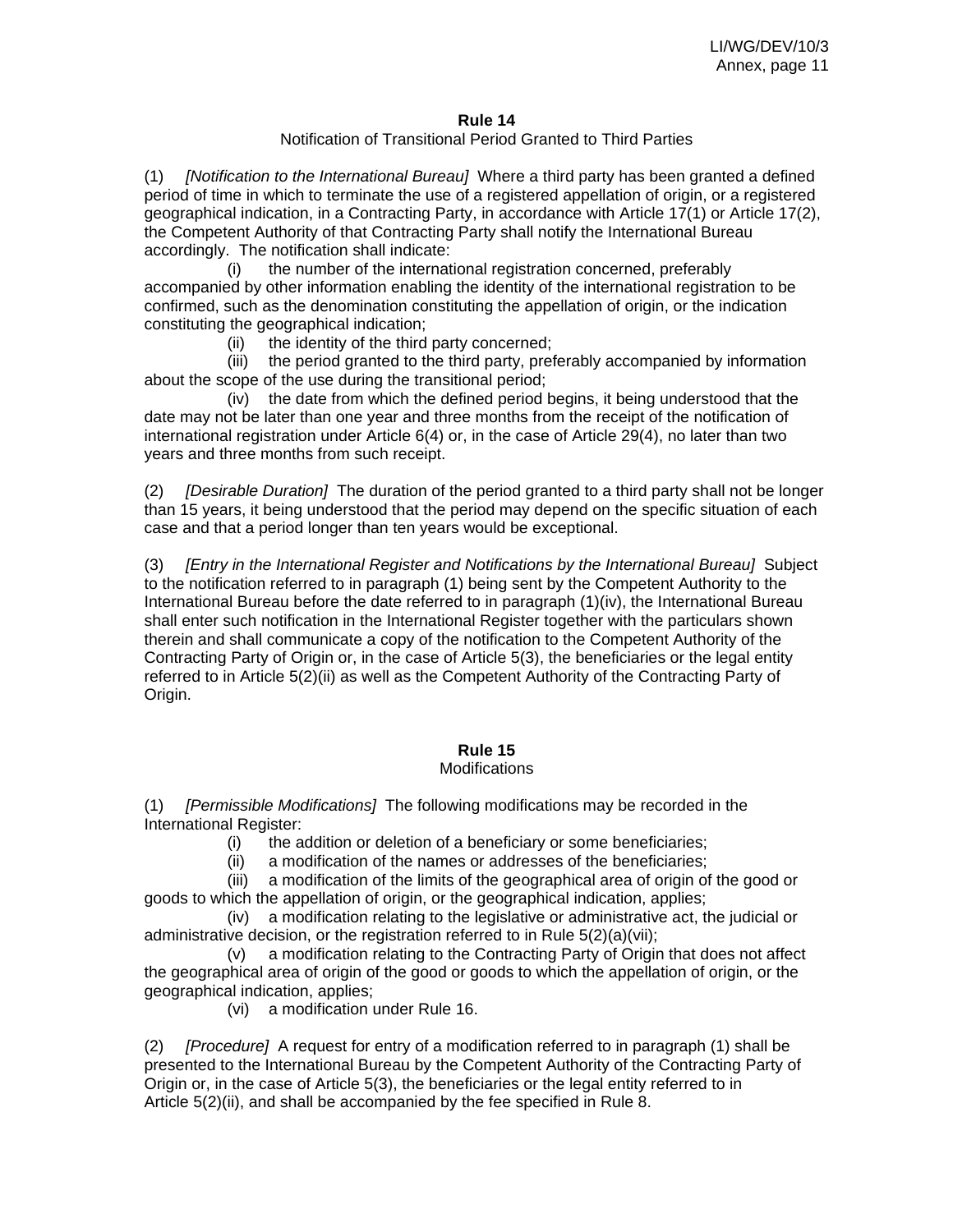(3) *[Entry in the International Register and Notification to the Competent Authorities]* The International Bureau shall enter in the International Register any modification requested in accordance with paragraphs (1) and (2), confirm the entry to the Competent Authority that requested the modification, and communicate such modification to the Competent Authorities of the other Contracting Parties.

(4) *[Optional Alternative]* In the case of Article 5(3), paragraphs (1) to (3) shall apply *mutatis mutandis*, it being understood that a request from the beneficiaries or from the legal entity referred to in Article 5(2)(ii) must indicate that the change is requested because of a corresponding change to the registration, the legislative or administrative act, or the judicial or administrative decision, on the basis of which the appellation of origin, or the geographical indication, had been granted protection in the Contracting Party of Origin; and that the entry of the modification in the International Register shall be confirmed to the concerned beneficiaries or legal entity by the International Bureau, which shall also inform the Competent Authority of the Contracting Party of Origin.

### **Rule 16**

### Renunciation of Protection

(1) *[Notification to the International Bureau]* The Competent Authority of the Contracting Party of Origin, or, in the case of Article 5(3), the beneficiaries or the legal entity referred to in Article 5(2)(ii) or the Competent Authority of the Contracting Party of Origin, may at any time notify the International Bureau that protection of the appellation of origin, or the geographical indication, is renounced, in whole or in part, in respect of one or some of the Contracting Parties. The notification of renunciation of protection shall state the number of the international registration concerned, preferably accompanied by other information enabling the identity of the international registration to be confirmed, such as the denomination constituting the appellation of origin, or the indication constituting the geographical indication.

(2) *[Withdrawal of a Renunciation]* Any renunciation may be withdrawn, in whole or in part, at any time by the Competent Authority that notified it or, in the case of Article 5(3), the beneficiaries or the legal entity referred to in Article 5(2)(ii) or the Competent Authority of the Contracting Party of Origin, subject to payment of the fee for a modification [and any individual fees].

(3) *[Entry in the International Register and Notification to the Competent Authorities]* The International Bureau shall enter in the International Register any renunciation of protection referred to in paragraph (1), or any withdrawal of a renunciation referred to in paragraph (2), confirm the entry to the Competent Authority of the Contracting Party of Origin and, in the case of Article 5(3), the beneficiaries or legal entity, while also informing the Competent Authority of the Contracting Party of Origin, and shall communicate the entry of such modification in the International Register to the Competent Authorities of each Contracting Party to which the renunciation, or the withdrawal of the renunciation, relates.

(4) *[Application of Rules 9 to 12]* The Competent Authority of a Contracting Party that receives a notification of the withdrawal of a renunciation may notify the International Bureau of the refusal of the effects of the international registration in its territory. The declaration shall be addressed to the International Bureau by such Competent Authority within a period of one year from the date of receipt of the notification by the International Bureau of the withdrawal of the renunciation. Rules 9 to 12 shall apply *mutatis mutandis*.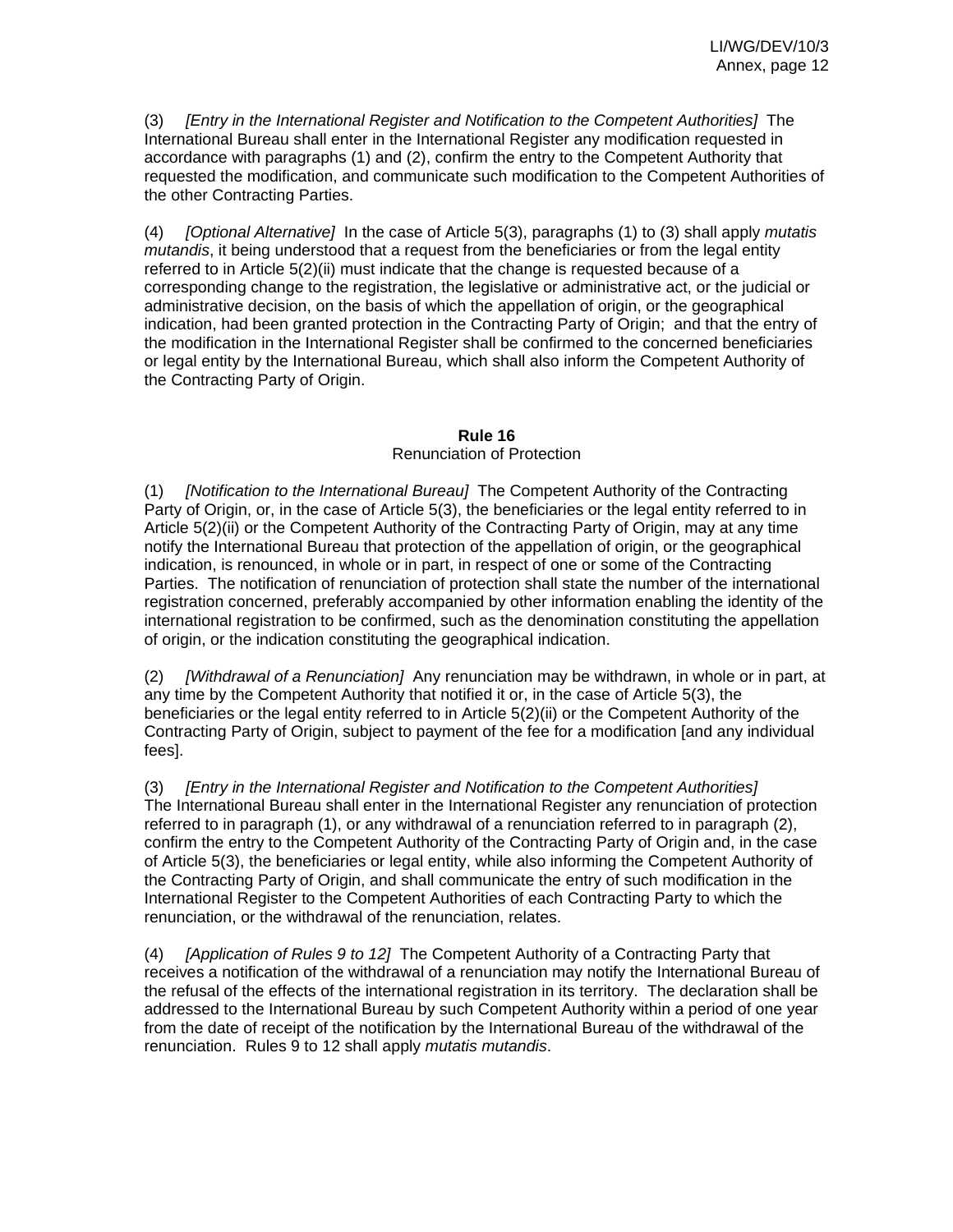#### Cancellation of an International Registration

(1) *[Request for Cancellation]* The request for cancellation shall state the number of the international registration concerned, preferably accompanied by other information enabling the identity of the international registration to be confirmed, such as the denomination constituting the appellation of origin or the indication constituting the geographical indication.

(2) *[Entry in the International Register and Notification to the Competent Authorities]* The International Bureau shall enter in the International Register any cancellation together with the particulars given in the request, confirm the entry to the Competent Authority of the Contracting Party of Origin or, in the case of Article 5(3), the beneficiaries or the legal entity referred to in Article 5(2)(ii), while also informing the Competent Authority of the Contracting Party of Origin, and shall communicate the cancellation to the Competent Authorities of the other Contracting Parties.

### **Rule 18**

Corrections Made to the International Register

(1) *[Procedure]* If the International Bureau, acting *ex officio* or at the request of the Competent Authority of the Contracting Party of Origin, finds that the International Register contains an error with respect to an international registration, it shall correct the Register accordingly.

(2) *[Optional Alternative]* In the case of Article 5(3), a request under paragraph (1) can also be submitted by the beneficiaries or by the legal entity referred to in Article 5(2)(ii). The beneficiaries or the legal entity shall be notified by the International Bureau of any correction concerning the international registration.

(3) *[Notification of Corrections to the Competent Authorities]* The International Bureau shall notify any correction of the International Register to the Competent Authorities of all Contracting Parties as well as, in the case of Article 5(3), the beneficiaries or the legal entity referred to in Article 5(2)(ii).

(4) *[Application of Rules 9 to 12]* Where the correction of an error concerns the appellation of origin or the geographical indication, or the good or goods to which the appellation of origin or the geographical indication applies, the Competent Authority of a Contracting Party has the right to declare that it cannot ensure the protection of the appellation of origin or geographical indication after the correction. The declaration shall be addressed to the International Bureau by such Competent Authority within a period of one year from the date of notification by the International Bureau of the correction. Rules 9 to 12 shall apply *mutatis mutandis*.

### **Chapter IV Miscellaneous Provisions**

#### **Rule 19 Publication**

The International Bureau shall publish all entries made in the International Register.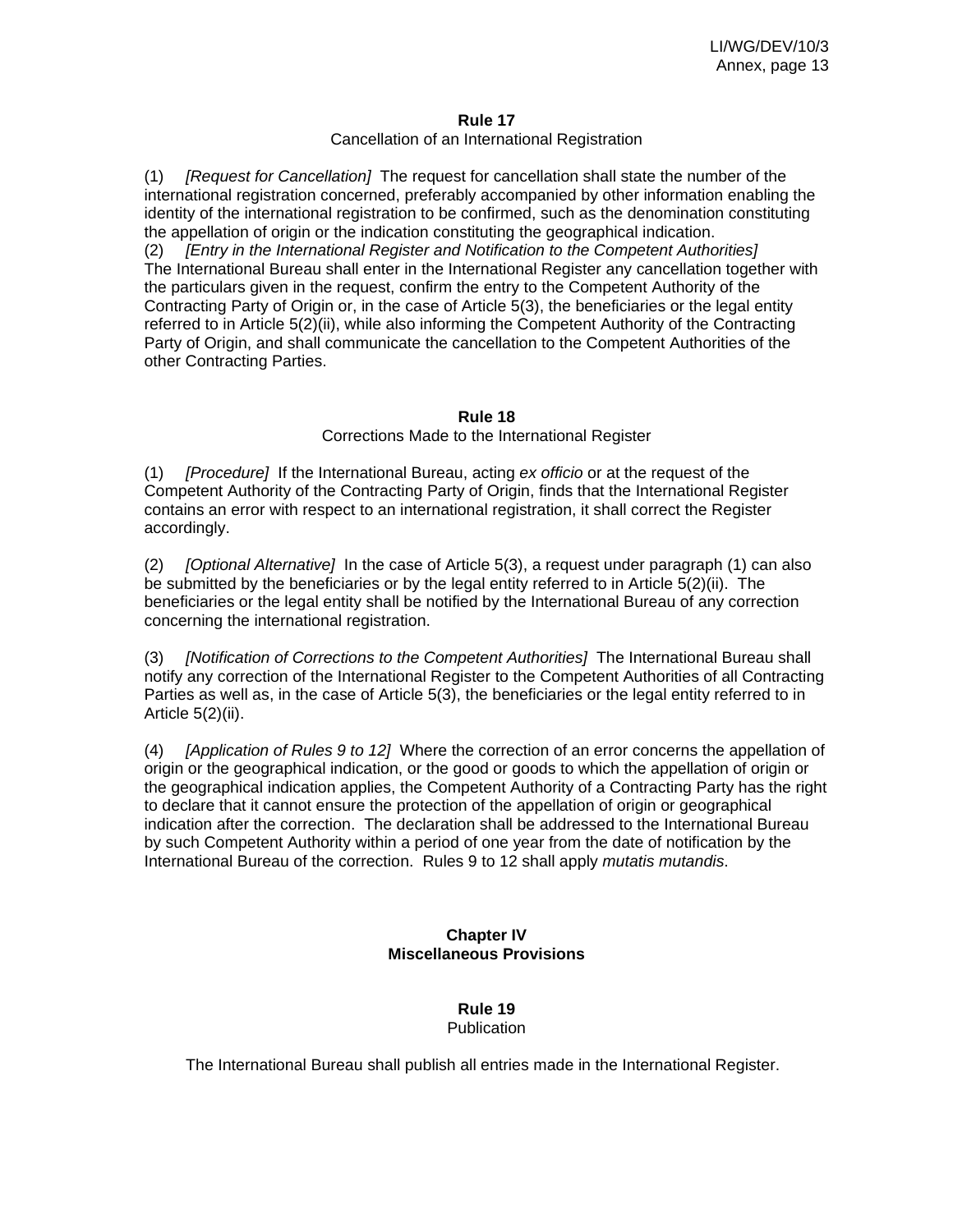#### Extracts from the International Register and Other Information Provided by the International Bureau

(1) *[Information on the Contents of the International Register]* Extracts from the International Register or any other information on the contents of the Register shall be provided by the International Bureau to any person so requesting, on payment of the fee specified in Rule 8.

(2) *[Communication of Provisions, Decisions or the Registration Under Which an Appellation of Origin or a Geographical Indication Is Protected]* (a) Any person may request from the International Bureau a copy in the original language of the provisions, the decisions or the registration referred to in Rule 5(2)(a)(vii), on payment of the fee specified in Rule 8.

(b) Where such documents have already been communicated to the International Bureau, the latter shall transmit without delay a copy to the person who has made the request.

(c) If such a document has never been communicated to the International Bureau, the latter shall request a copy of it from the Competent Authority of the Contracting Party of Origin and shall transmit the document, on receipt, to the person who has made the request.

#### **Rule 21**

#### Signature

Where the signature of a Competent Authority is required under these Regulations, such signature may be printed or replaced by the affixing of a facsimile or an official seal.

#### **Rule 22**

#### Date of Dispatch of Various Communications

Where the notifications referred to in Rules 9(1), 14(1), 16(4) and 18(4) are communicated through a postal service, the date of dispatch shall be determined by the postmark. If the postmark is illegible or missing, the International Bureau shall treat the communication concerned as if it had been sent 20 days before the date on which it was received. Where such notifications are sent through a mail delivery service, the date of dispatch shall be determined by the information provided by such delivery service on the basis of the details of the mailing as recorded by it. Such notifications may also be communicated by facsimile or by electronic means, as provided for in the Administrative Instructions.

#### **Rule 23**

#### Modes of Notification by the International Bureau

(1) *[Notification of the International Registration]* The notification of the international registration, referred to in Rule 7(3)(ii), or the notification of the withdrawal of a renunciation referred to in Rule 16(3), shall be addressed by the International Bureau to the Competent Authority of each Contracting Party concerned by any means enabling the International Bureau to establish the date on which the notification was received, as provided for in the Administrative Instructions.

(2) *[Other Notifications]* Any other notification by the International Bureau referred to in these Regulations shall be addressed to the Competent Authorities by any means enabling the International Bureau to establish that the notification has been received.